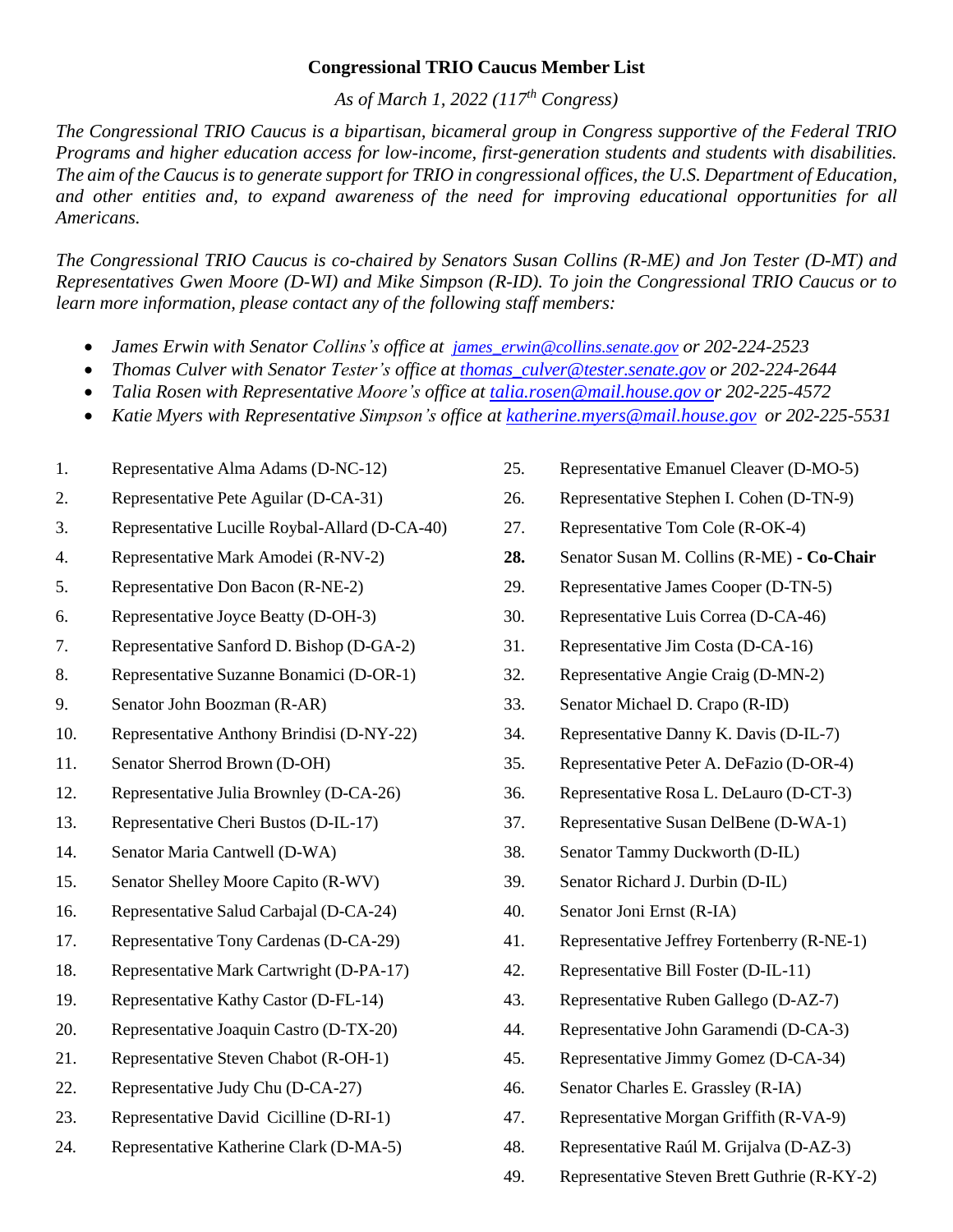- 50. Representative Jim Hagedorn (R-MN-1)
- 51. Representative Josh Harder (D-CA-10)
- 52. Representative Vicky Hartzler (R-MO-4)
- 53. Senator Maggie Hassan (D-NH)
- 54. Representative French Hill (R-AR-2)
- 55. Senator Mazie Hirono (D-HI)
- 56. Representative Jim Himes (D-CT-4)
- 57. Representative Ashley Hinson (R-IA-1)
- 58. Representative Jared Huffman (D-CA-2)
- 59. Representative Bill Huizenga (R-MI-2)
- 60. Representative Bill Johnson (R-OH-6)
- 61. Representative Dusty Johnson (R-SC-1)
- 62. Representative Eddie B. Johnson (D-TX-30)
- 63. Representative Henry C. Johnson (D-GA-4)
- 64. Representative David Joyce (R-OH-14)
- 65. Representative Bill Keating (D-MA-9)
- 66. Representative Dan Kildee (D-MI-5)
- 67. Representative Derek C. Kilmer (D-WA-6)
- 68. Representative Ron Kind (D-WI-3)
- 69. Senator Angus King (I-ME)
- 70. Senator Amy Klobuchar (D-MN)
- 71. Representative Ann Kuster (D-NH-2)
- 72. Representative John Larson (D-CT-1)
- 73. Representative Brenda Lawrence (D-MI-14)
- 74. Representative Barbara Lee (D-CA-13)
- 75. Representative Susie Lee (D-NV-3)
- 76. Representative Alan Lowenthal (D-CA-47)
- 77. Senator Ben Ray Luján (D-NM)
- 78. Representative Stephen F. Lynch (D-MA-8)
- 79. Senator Joe Manchin (D-WV)
- 80. Senator Edward J. Markey (D-MA)
- 81. Representative Betty McCollum (D-MN-4)
- 82. Representative James P. McGovern (D-MA-2)
- 83. Representative David McKinley (R-WV-1)
- 84. Representative Gregory Meeks (D-NY-5)
- 85. Senator Jeff Merkley (D-OR)
- 86. Representative John Moolenaar (R-MI-04)
- **87.** Representative Gwen Moore (D-WI-4) **- Co-Chair**
- 88. Representative Markwayne Mullin (R-OK-2)
- 89. Senator Patty Murray (D-WA)
- 90. Representative Jerrold Nadler (D-NY-10)
- 91. Representative Grace F. Napolitano (D-CA-32)
- 92. Representative Richard E. Neal (D-MA-1)
- 93. Representative Joe Neguse (D-CO-2)
- 94. Representative Eleanor Holmes Norton (D-DC)
- 95. Representative Frank Pallone (D-NJ-6)
- 96. Representative Jimmy Panetta (D-CA-20)
- 97. Representative Chris Pappas (D-NH-1)
- 98. Representative Donald Payne, Jr. (D-NJ-10)
- 99. Representative Ed Perlmutter (D-CO-7)
- 100. Senator Gary Peters (D-MI)
- 101. Representative Scott Peters (D-CA-52)
- 102. Representative Dean Phillips (D-MN-3)
- 103. Representative Chellie Pingree (D-ME-1)
- 104. Representative Mark Pocan (D-WI-2)
- 105. Representative David E. Price (D-NC-4)
- 106. Representative Michael Quigley (D-IL-5)
- 107. Senator Jack Reed (D-RI)
- 108. Representative Cedric L. Richmond (D-LA-2)
- 109. Senator James E. Risch (R-ID)
- 110. Representative Cathy McMorris Rodgers (R-WA-5)
- 111. Representative Timothy J. Ryan (D-OH-13)
- 112. Representative Gregorio Sablan (I-MP-1)
- 113. Senator Bernard Sanders (I-VT)
- 114. Representative Janice D. Schakowsky (D-IL-9)
- 115. Representative Robert C. Scott (D-VA-3)
- 116. Representative Terri Sewell (D-AL-7)
- 117. Senator Jeanne Shaheen (D-NH)
- 118. Representative Brad Sherman (D-CA-30)
- **119.** Representative Michael K. Simpson (R-ID-2) **- Co-Chair**
- 120. Senator Kyrsten Sinema (D-AZ)
- 121. Representative Adam Smith (D-WA-9)
- 122. Senator Tina Smith (D-MN)
- 123. Representative Darren Soto (D-FL-9)
- 124. Representative Jackie Speier (D-CA-14)
- 125. Representative Elise Stefanik (R-NY-21)